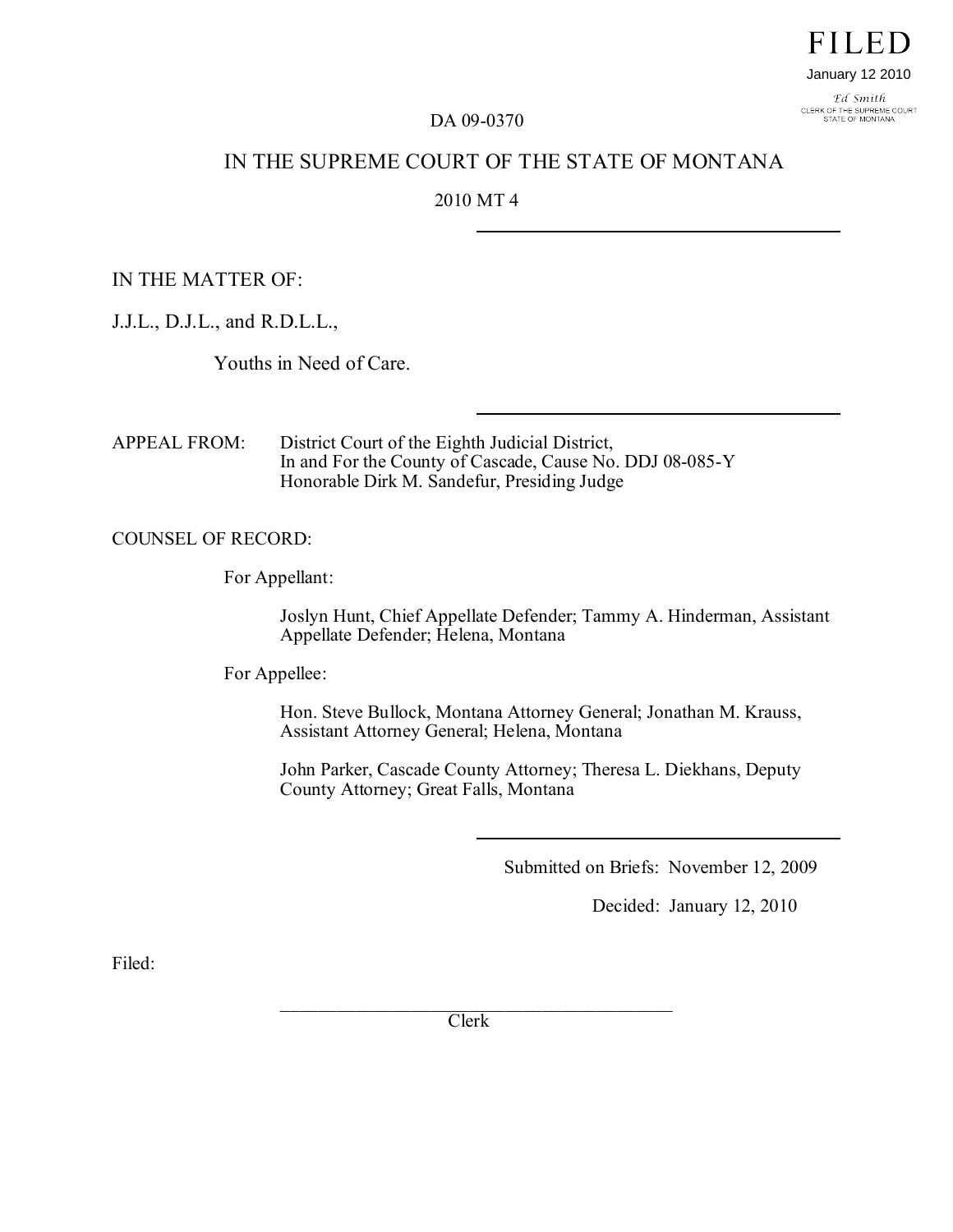Justice W. William Leaphart delivered the Opinion of the Court.

¶1 Appellant D.L. appeals from the Order entered by the Eighth Judicial District Court terminating his parental rights.

¶2 This Court rephrases the following issues on appeal:

¶3 I. Whether D.L. was denied effective assistance of counsel during the adjudication hearing.

¶4 II. Whether the District Court properly determined that the Indian Child Welfare Act (ICWA) did not apply to this case.

#### **BACKGROUND**

¶5 The Appellant father, D.L., appeals from the District Court Order and Judgment terminating D.L.'s parental rights to his three children: J.J.L. (5-year-old daughter), R.D.L.L. (3-year-old son), and D.J.L. (1-year-old daughter) (collectively, the Children). The Children's mother, A.P., has three older children: a teenaged son, J.M., R.P. (13 year-old daughter), and J.P. (12-year-old son) (collectively, the Step Children).

¶6 Prior to the commencement of this case, A.P., D.L. and four of A.P.'s children (R.P., J.P., J.J.L., R.D.L.L.) lived together. A.P. alleged that in September 2007 she witnessed D.L. sexually abuse R.D.L.L., and that he may have also sexually abused the Step Children. Child Protective Services and law enforcement initiated an investigation. Around the same time, D.L. left the home and was incarcerated on a misdemeanor probation violation. A.P. obtained a restraining order preventing D.L. from being with or contacting her or the children.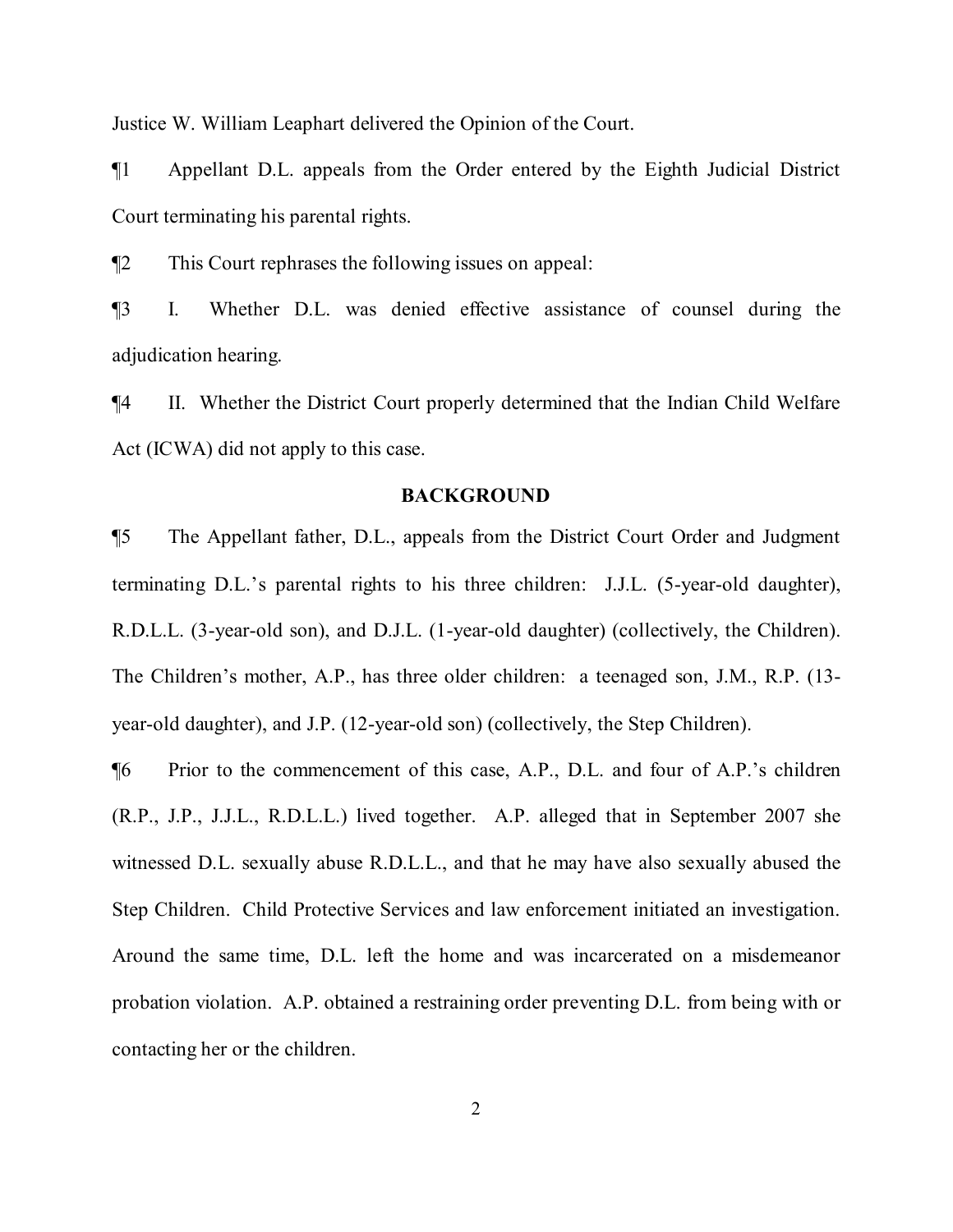¶7 During the June 2008 show cause hearing, the state presented statements made by the Step Children through the testimony of Detective Jeff Ivers and the Children's counselors. A.P. did not testify. None of the Children or Step Children testified.

¶8 At the hearing, Ivers testified that in September 2007, A.P. reported to the police that she saw D.L. fondle R.D.L.L.'s testicles when she handed him to D.L. in the bathtub. Detective Ivers also interviewed the stepdaughter, R.P., who said D.L. had put "his private in my private" and that she had seen D.L. slap and hit the other kids. Ivers also interviewed stepson J.P. When Ivers asked J.P. if he knew why Ivers was there, J.P. stated "because his dad swung his baby brother around while he was in his chair." Ivers also testified that J.P. told him that D.L. held the children by their necks and chocked them. Ivers testified that J.P. told him that D.L. had touched J.P.'s private areas.

¶9 Lastly, Ivers interviewed J.M., the oldest stepson. Ivers testified that J.M. told him that D.L. would ask him to sleep on the couch with him and J.M. would wake up to D.L. pulling his pants down to have intercourse. Ivers learned that J.M. had been accused of sexual misconduct the previous year. J.M. told Ivers that D.L. had abused him physically and mentally. Ivers testified that these statements were consistent with J.M.'s statements during the prior investigation. Later in September 2007, social worker Kenn Englehardt spoke with A.P. She again stated that she saw D.L. fondle the youngest child and that one of the children had told her that D.L. had sexually abused them.

¶10 Lastly, the Department called two professional licensed counselors, Larry Lee Powell (Powell) and Roberta Cladouhos-Powell (Cladouhos-Powell). They were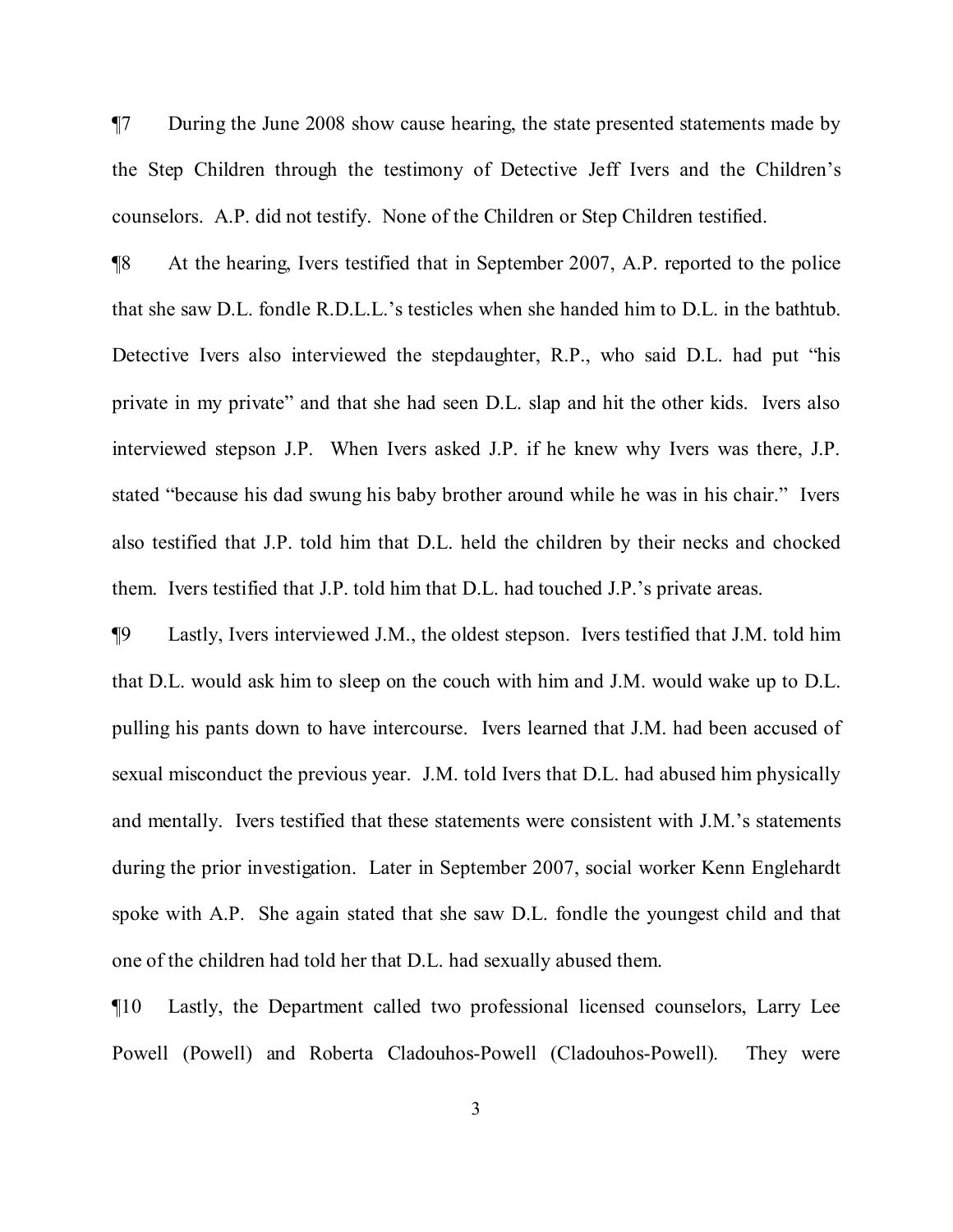providing counseling services to J.P. and R.P., respectively. Powell had been counseling J.P. "off and on" since January 2007. In October 2007, two weeks after A.P. alleged the sexual misconduct by D.L., J.P. disclosed to Powell that D.L. had physicially and sexually abused him. Powell testified that J.P. told him D.L. kicked, slapped and sexually abused him seven or eight times in the past year. Cladouhos-Powell counseled R.P. since the beginning of 2007. In October 2007, R.P. allegedly revealed to her counselor that D.L. had physically and sexually abused her. Cladouhos-Powell testified that R.P. told her that D.L. would make her take off her clothes, lay on top of him or next to him and move "in certain ways." He would also place his "private" near her "private." Cladouhos-Powell testified that R.P. told her that it happened repeatedly over several years between ages six and ten. Cladouhos-Powell testified that R.P. told her she had not told anyone about the sexual abuse before because D.L. threatened to kill her or turn her in to the Department. She further testified that R.P. said D.L. would kick and punch her and J.P. and that D.L. had picked J.P. up by his neck.

¶11 At the end of the hearing, the District Court entered findings of fact and conclusions of law that probable cause existed to support the allegations of abuse and neglect. The District Court concluded that the Children should be deemed Youths in Need of Care. Even though the District Court found probable cause, the court determined that without considering the hearsay statements of R.P. and J.P., there was insufficient evidence to determine the Children were Youths in Need of Care by a preponderance of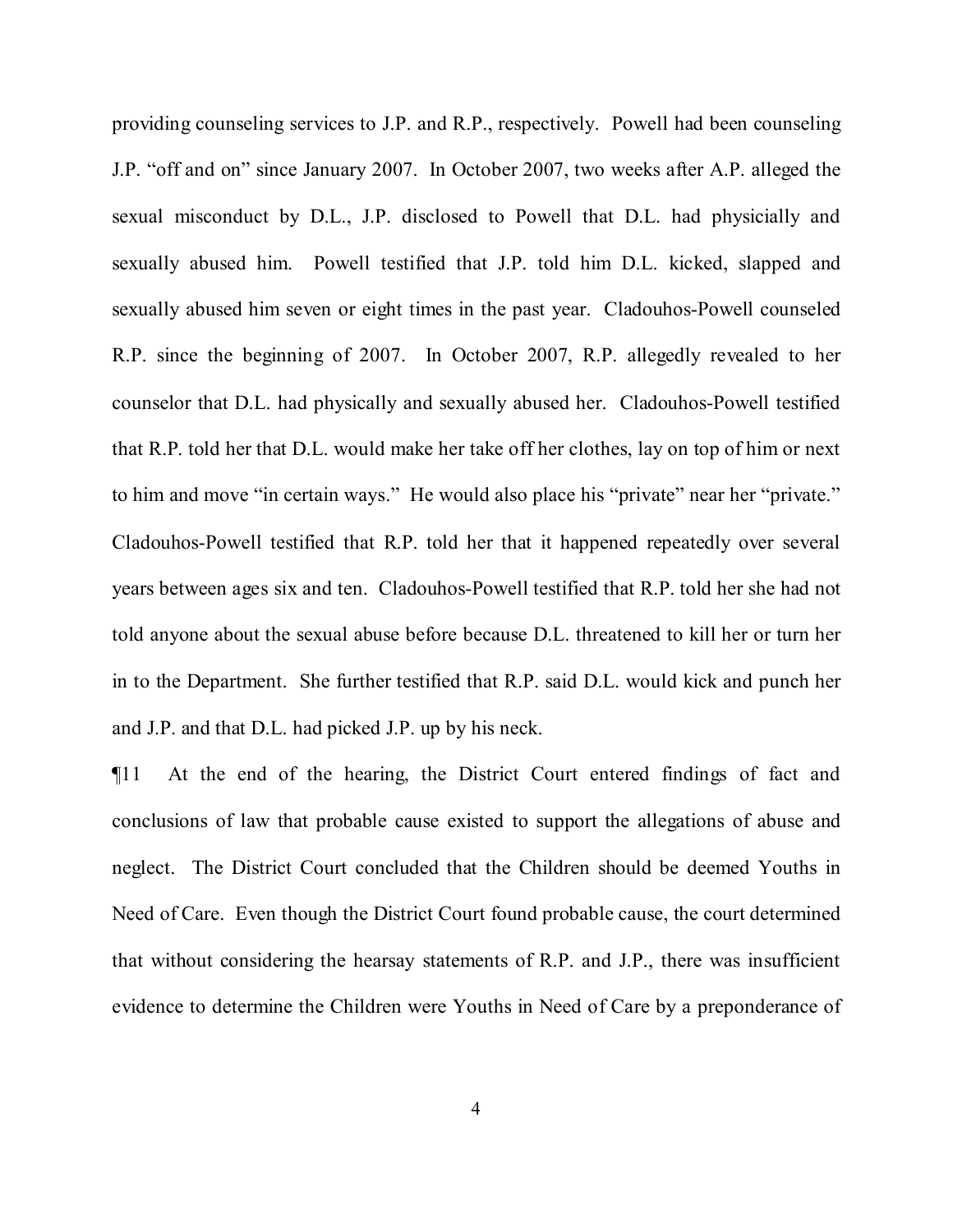the evidence. The District Court allowed the parties to file briefs regarding the admissibility of the above statements.

¶12 The state filed a brief. D.L.'s attorney did not. Under Rule 2(b) of the Unified District Court Rules, D.L.'s failure to file a response brief was deemed an automatic admission. As a result, the District Court ruled in favor of admissibility of the statements under the residual hearsay exception found in M. R. Evid. 803(24) and adjudicated the Children as Youths in Need of Care.

¶13 After the adjudication, the District Court approved treatment plans for D.L. and A.P. D.L. failed to comply with the terms of his treatment plan and the State filed a Petition for Termination of Parental Rights of Father and Dismiss With Custody to Mother. The District Court held an evidentiary hearing and ordered the termination of parental rights. The State argued that ICWA did not apply to these proceedings. In response to an inquiry from the State, the Turtle Mountain Band of Chippewa Indians indicated in a letter that the Children were not eligible or enrolled. At the termination hearing, D.L. testified that he was "affiliated" with the Little Shell Band of Chippewa and that he thought the father of the Children's mother may have connections to the Iroquois tribe. The District Court determined that ICWA did not apply to the case.

#### **STANDARD OF REVIEW**

¶14 This Court exercises plenary review of whether a parent was denied effective assistance of counsel in abuse and neglect proceedings. *In re C.M.C.*, 2009 MT 153, ¶ 20, 350 Mont. 391, 395, 208 P.3d 809, 813. When reviewing a district court's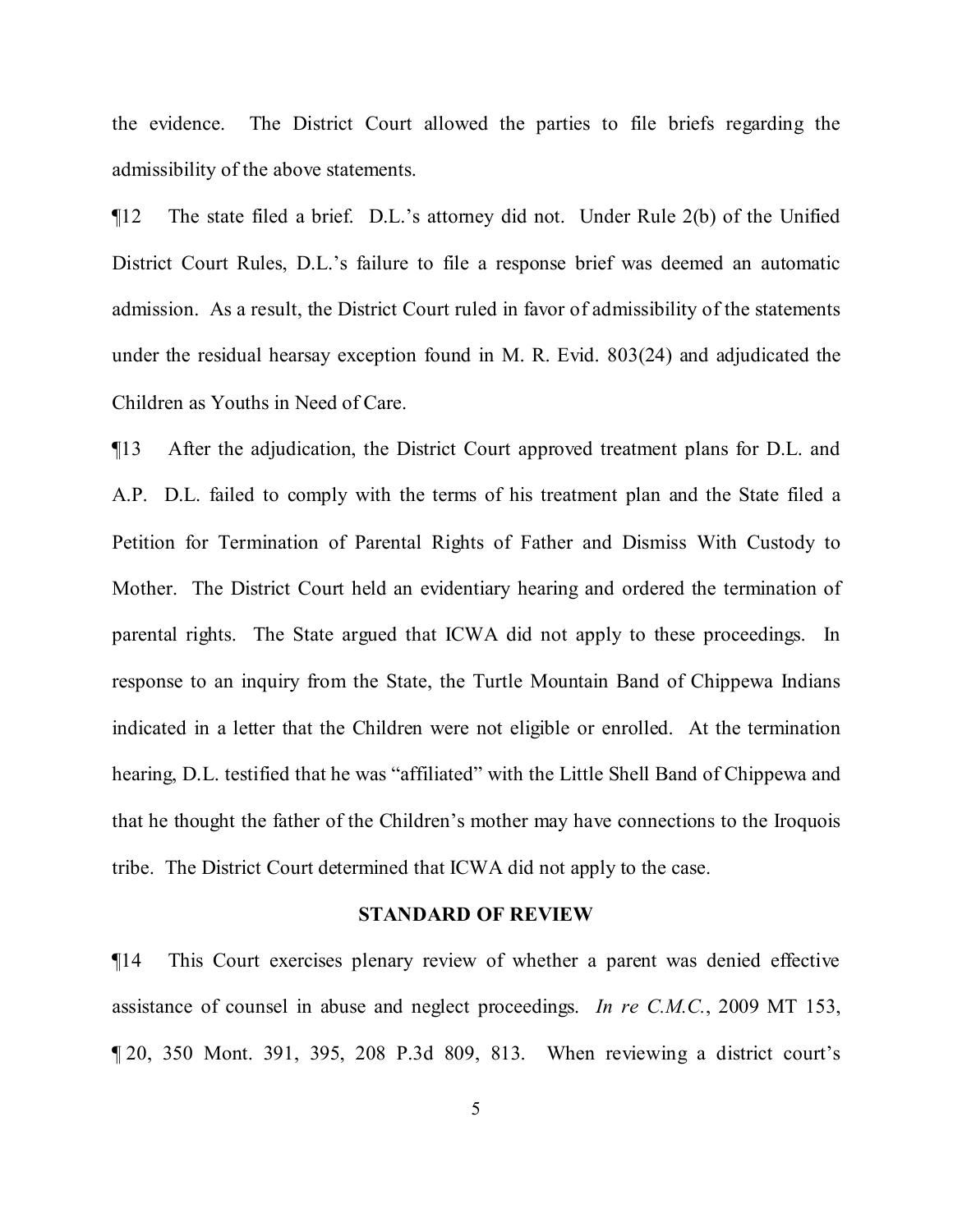termination of parental rights, we determine whether the findings of fact are clearly erroneous, whether the conclusions of law are correct and whether the court abused its discretion in ordering termination. *In re T.L.*, 2005 MT 256, ¶ 8, 329 Mont. 58, 60, 122 P.3d 453, 454.

#### **DISCUSSION**

# ¶15 *I. Whether D.L. was denied effective assistance of counsel during the adjudication hearing.*

¶16 There is a constitutional right to *effective* assistance of counsel in termination proceedings. *In re A.S.*, 2004 MT 62, ¶ 20, 320 Mont. 268, 273, 87 P.3d 408, 413. When we decided *In re A.S.* in 2004, the right to counsel had not been attached to other stages of termination proceedings. In 2005, the Montana legislature granted indigent parents a statutory right to appointed counsel in all abuse and neglect proceedings involving any petition filed pursuant to § 41-3-422, MCA. Section 41-3-425, MCA. The first seven subsections in  $\S$  41-3-422, MCA, list the proceedings to which the right attaches. The eighth subsection states: "any combination of the provisions of subsections  $(1)(a)(i)$ through (1)(a)(vii) or *any other relief that may be required for the best interest of the child*." Section 41-3-422(1)(a)(viii), MCA (emphasis added).

¶17 The adjudication provisions in § 41-3-437, MCA, are required to determine and facilitate the best interest of the child. Adjudication hearings "must determine the nature of the abuse and neglect and establish facts that resulted in state intervention and upon which disposition, case work, court review, and possible termination are based."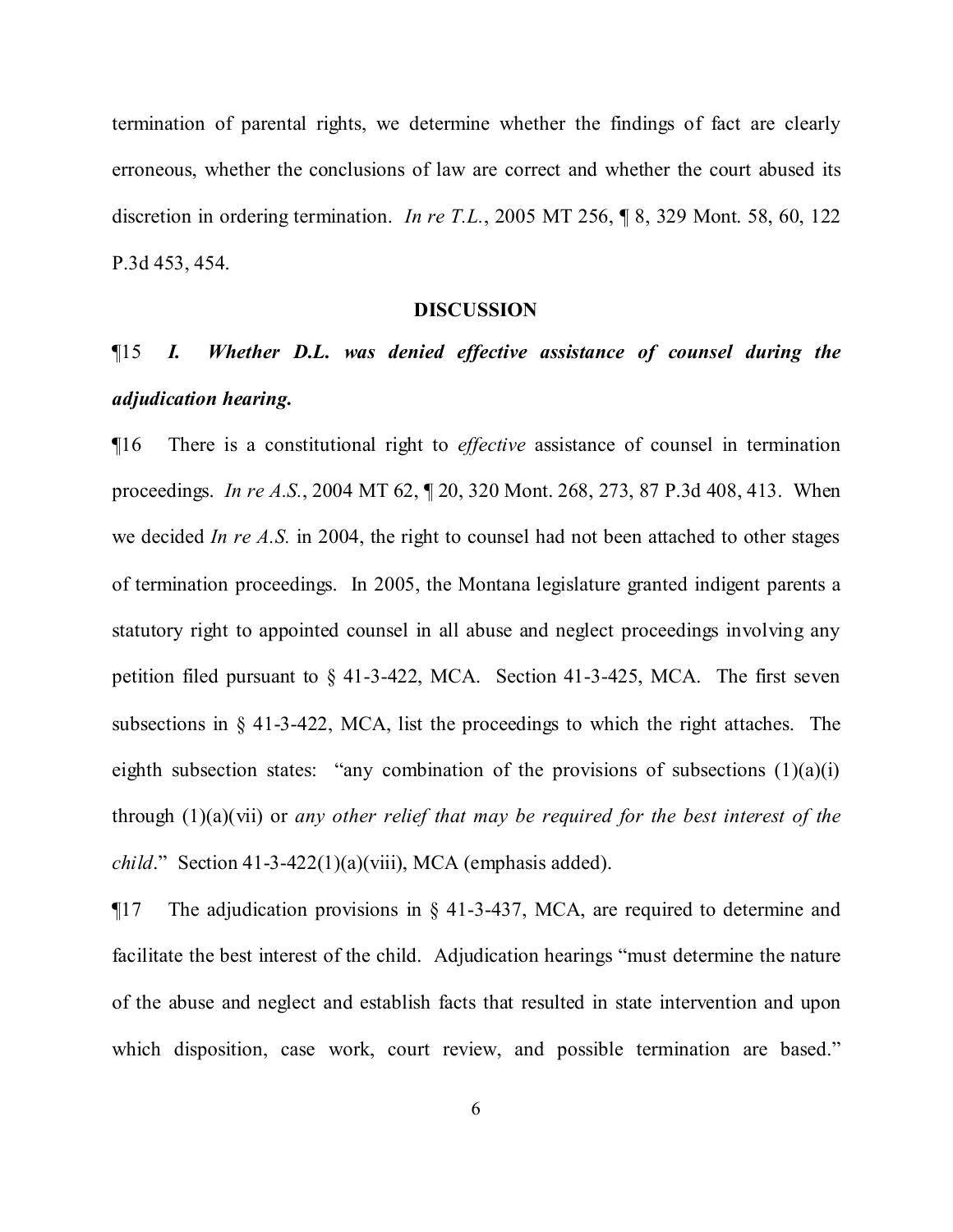Section 41-3-437(2), MCA. Absent a valid adjudication pursuant to § 41-3-437, MCA, a district court is without the authority to terminate parental rights under  $\S$  41-3-609(1)(f), MCA. As a critical stage in termination proceedings, adjudication hearings invoke the same due process rights that are essential during the termination proceeding. It naturally follows that the "effectiveness" of counsel we deemed essential to due process at termination hearings also applies to pre-termination adjudication proceedings.

¶18 As we stated in *In re A.S.*, "it seems self-evident that the right to counsel carries with it a concomitant requirement that such counsel be effective. In the absence of effective, competent counsel, the right to counsel is reduced to nothing more than a procedural formality." *In re A.S.*, ¶ 20. We emphasized that "if there is no requirement that counsel a parent receives be effective, then the mere act of appointing counsel is meaningless." *In re A.S.*, ¶ 20.

¶19 Because the right to effective assistance of counsel also applies to adjudication hearings, we evaluate the effectiveness of D.L.'s counsel under the two-part effective assistance of counsel test we established in *In re A.S.* We consider the following nonexclusive factors: (1) counsel's training and experience representing parents in termination proceedings, and (2) the quality of advocacy demonstrated at the hearing, including whether counsel made appropriate objections. *In re A.S.*, ¶¶ 26-27. Under the second "advocacy" prong, we consider several aspects of the representation, including: whether counsel has timely and sufficiently met with the parent and has researched the applicable law; whether counsel has prepared for the termination hearing by interviewing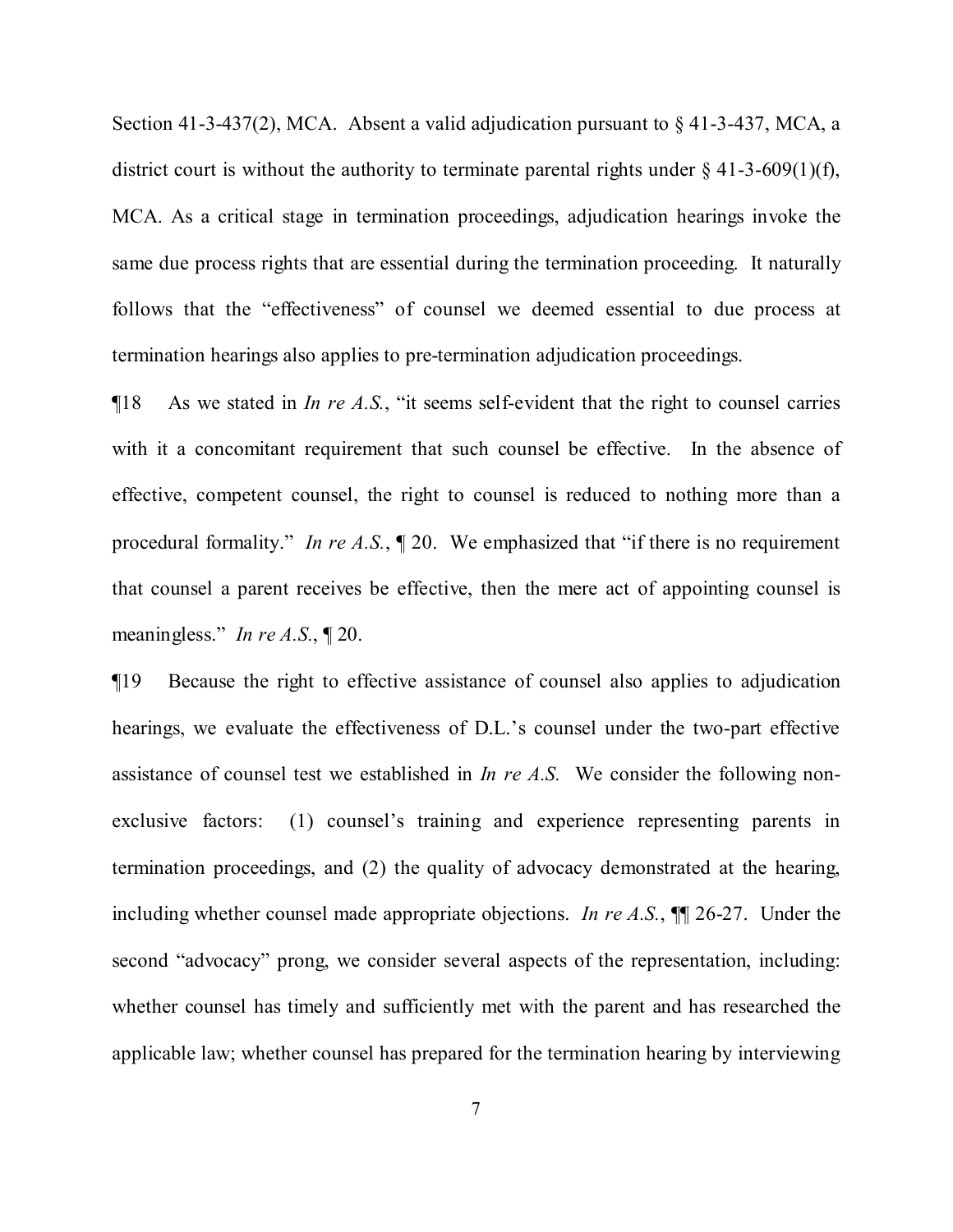the State's witnesses and by discovering and reviewing documentary evidence that might be introduced; and whether counsel demonstrated that he or she possesses trial skills, *including making appropriate objections*, producing evidence, and calling and crossexamining witnesses and experts. *In re A.S.*, ¶ 26 (emphasis added).

¶20 D.L.'s counsel did not object to the hearsay evidence presented during the adjudication hearing and did not file a response to the Department's brief in support of the admission of the evidence. D.L. avers that there "is no plausible reason for not filing a response detailing the applicable law." He further contends that the District Court "adjudicated the children on procedural grounds under Uniform District Court Rules because counsel failed to file any brief in opposition, not because the court found the Department's argument compelling or the evidence sufficient even in the absence of the hearsay."

¶21 During the initial adjudicatory hearing, the Department presented the testimony of four witnesses from which the alleged hearsay resulted: the Step Children's counselors, the social worker, and Ivers. The children never testified and neither did the mother. D.L. argues that, had his counsel properly objected to the hearsay, the trial court "either 1) would have been forced to sustain the objection . . . and there would have been no evidence left in the record on which the court could rely to find the children were in need of care, or 2) would have overruled the objection, thereby preserving the issue for appeal." D.L. argues that his counsel's failure to object and to respond to the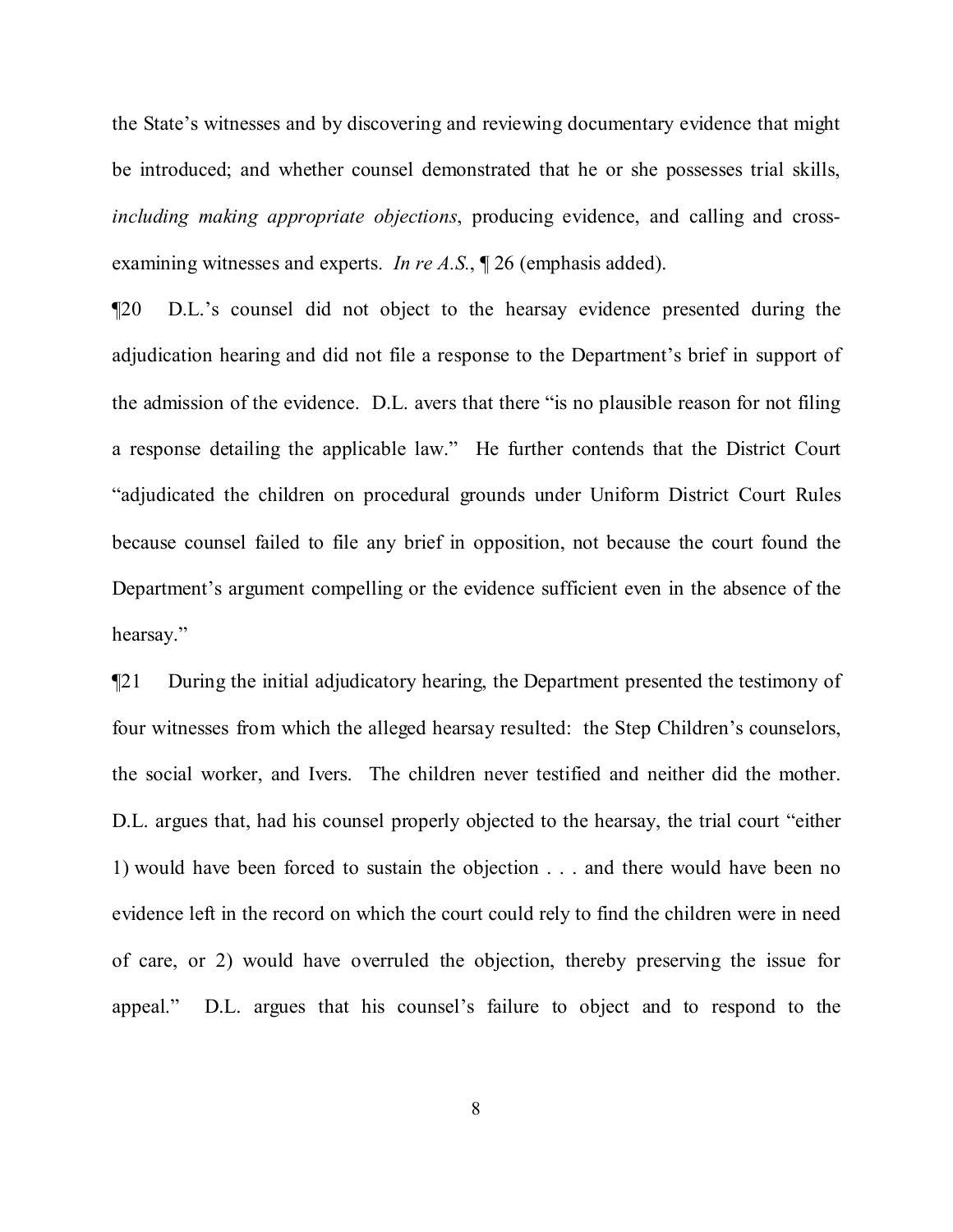Department's brief allowed the District Court to admit the evidence through a mechanism that otherwise would not have been available.

¶22 D.L. contends that his counsel's failure to object to the hearsay evidence presented during the adjudicatory hearing and his counsel's failure to file a brief in opposition to the Department's brief was unreasonably deficient advocacy under the second prong of the test for effective assistance of counsel. We agree. At the adjudication hearing, D.L.'s counsel was deficient under additional factors articulated in the "advocacy" prong of the ineffective assistance of counsel test. His counsel made no objections, asked no questions on cross-examination, and did not meet with his client prior to the hearing or request an extension to do so. Under the second prong of the ineffective assistance of counsel test, we hold that D.L. received ineffective assistance of counsel at the adjudication hearing.

# ¶23 *II. Whether the District Court properly determined that the ICWA did not apply to this case.*

¶24 At the termination hearing, D.L. listed three tribes he thought either he or A.P. were affiliated with: (1) the Turtle Mountain Band of Chippewa; (2) the Little Shell Band of Chippewa; and (3) the Iroquois tribes. ICWA states: "In any involuntary proceeding in a State court, where the court knows or has reason to know that an Indian child is involved, the party seeking the . . . termination of a parental rights to an Indian child shall notify . . . the Indian child's tribe, by registered mail with return receipt requested, of the pending proceedings and of their right of intervention." 25 U.S.C.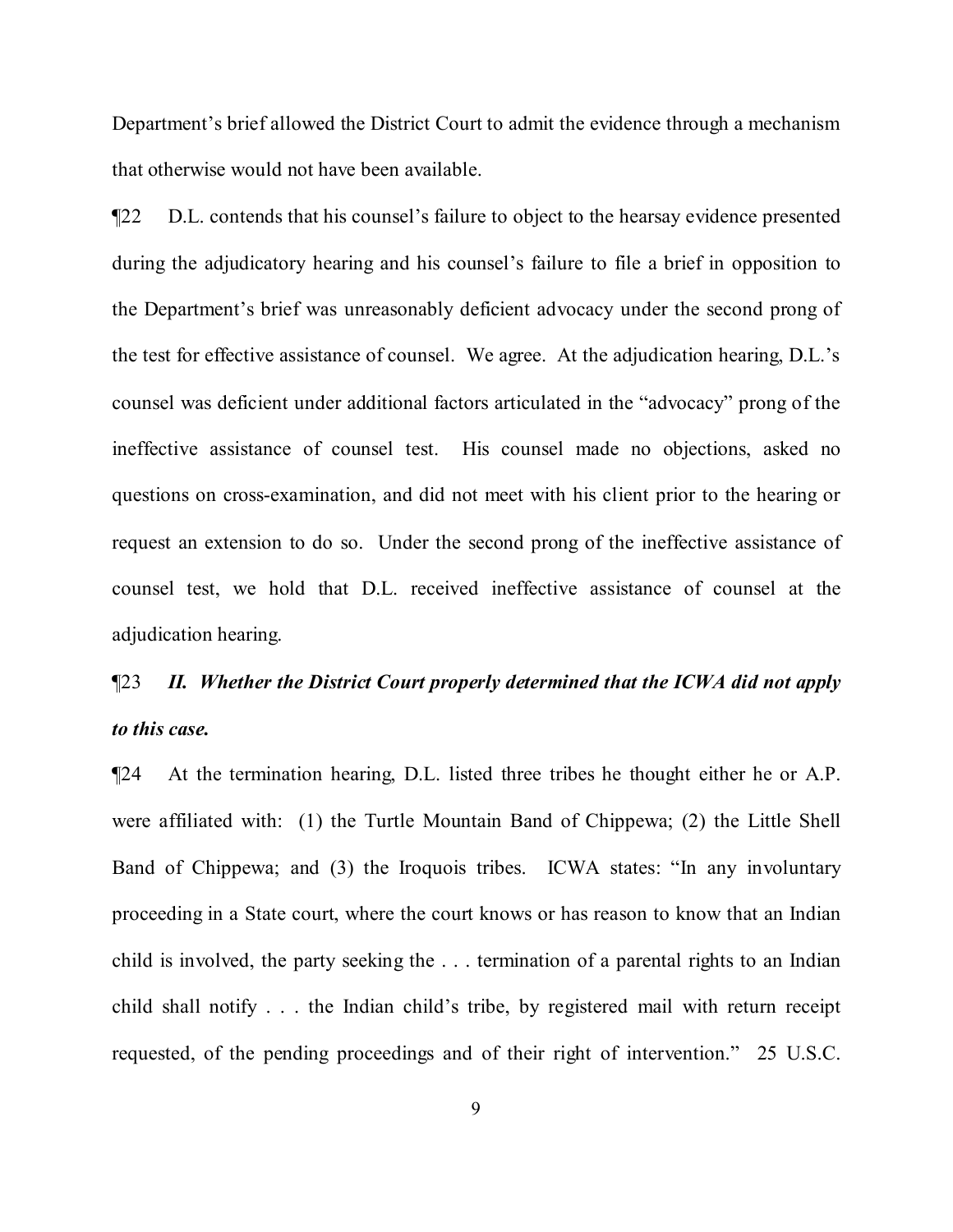§ 1912(a). The Bureau of Indian Affairs Guidelines state that the duty to inquire arises when the court "has reason to believe a child involved in a child custody proceeding is an Indian." Bureau of Indian Affairs Guidelines for State Courts, Indian Child Custody Proceedings, 44 Fed. Reg. 67584, Guideline B.1(a) (Nov. 26, 1979) (BIA Guidelines). ICWA defines an "Indian child" as any unmarried person who is under age eighteen and is either "(a) a member of an Indian tribe; or (b) eligible for membership in an Indian tribe and is the biological child of a member of an Indian tribe." 25 U.S.C. § 1903(4); Section 41-3-102(11), MCA.

¶25 D.L. was an enrolled member of the Turtle Mountain Band of Chippewa. After the State sent the tribe an ICWA notice, the tribe responded in a letter that the children "would not be eligible or enrolled with the Turtle Mountain Band of Chippewa Tribe." The District Court's finding with regard to the Turtle Mountain Band was proper.

¶26 At the termination hearing, D.L. testified that he thought he might have connections to the Little Shell Band of Chippewa because of his mother's alleged membership. However, in order for ICWA to apply, the child must be either a member of an Indian tribe or "eligible for membership in an Indian tribe" *and* "the biological child of a member of an Indian tribe." 25 U.S.C. § 1903(4); Section 41-3-102(11)(b), MCA. Where D.L. could not assert that he himself was enrolled in the Little Shell Band, it cannot be said that the District Court had reason to believe the children qualified as Indian children under either method articulated in the statute. The District Court's finding with regard to the Little Shell Band of Chippewa was not clearly erroneous.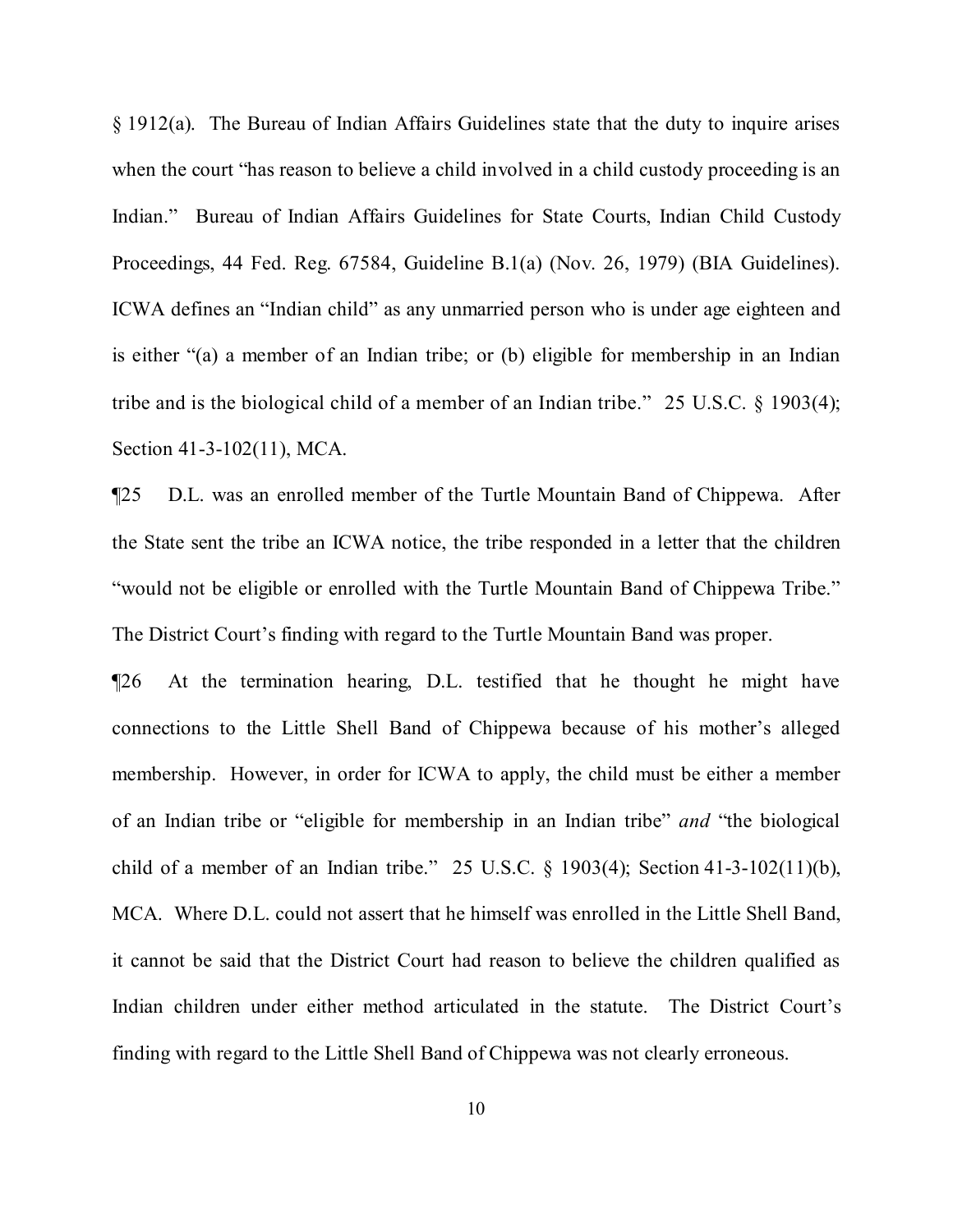¶27 Lastly, D.L. testified that he had conversations with A.P. regarding what he recalled as potential Iroquois heritage through A.P.'s father. There was no testimony suggesting D.L. was himself a member of the Iroquois tribe. There was also no evidence that A.P. herself was a member or eligible for membership. Therefore, there was no indication that the children could come under ICWA through any Iroquois heritage because there was no evidence indicating that the children were biological children of a member of the tribe. 25 U.S.C. § 1903(4)(b); Section 41-3-102(11)(b), MCA. Further, any connection the children have with the Iroquois tribe through their maternal grandfather was preserved by their mother's continued custody and care. Therefore, the District Court's finding regarding enrolability in the Iroquois tribe was not clearly erroneous.

¶28 For the reasons stated above, we affirm the District Court's determination that ICWA does not apply to this case. We hold that the due process right to *effective* assistance of counsel applies to adjudication hearings. Utilizing the standards we established in *In re A.S.* for evaluating ineffective assistance of counsel claims, we hold that D.L. was denied effective assistance of counsel.

¶29 We reverse and remand for a new adjudication hearing. In the interim, the temporary custody order remains in effect.

#### /S/ W. WILLIAM LEAPHART

11